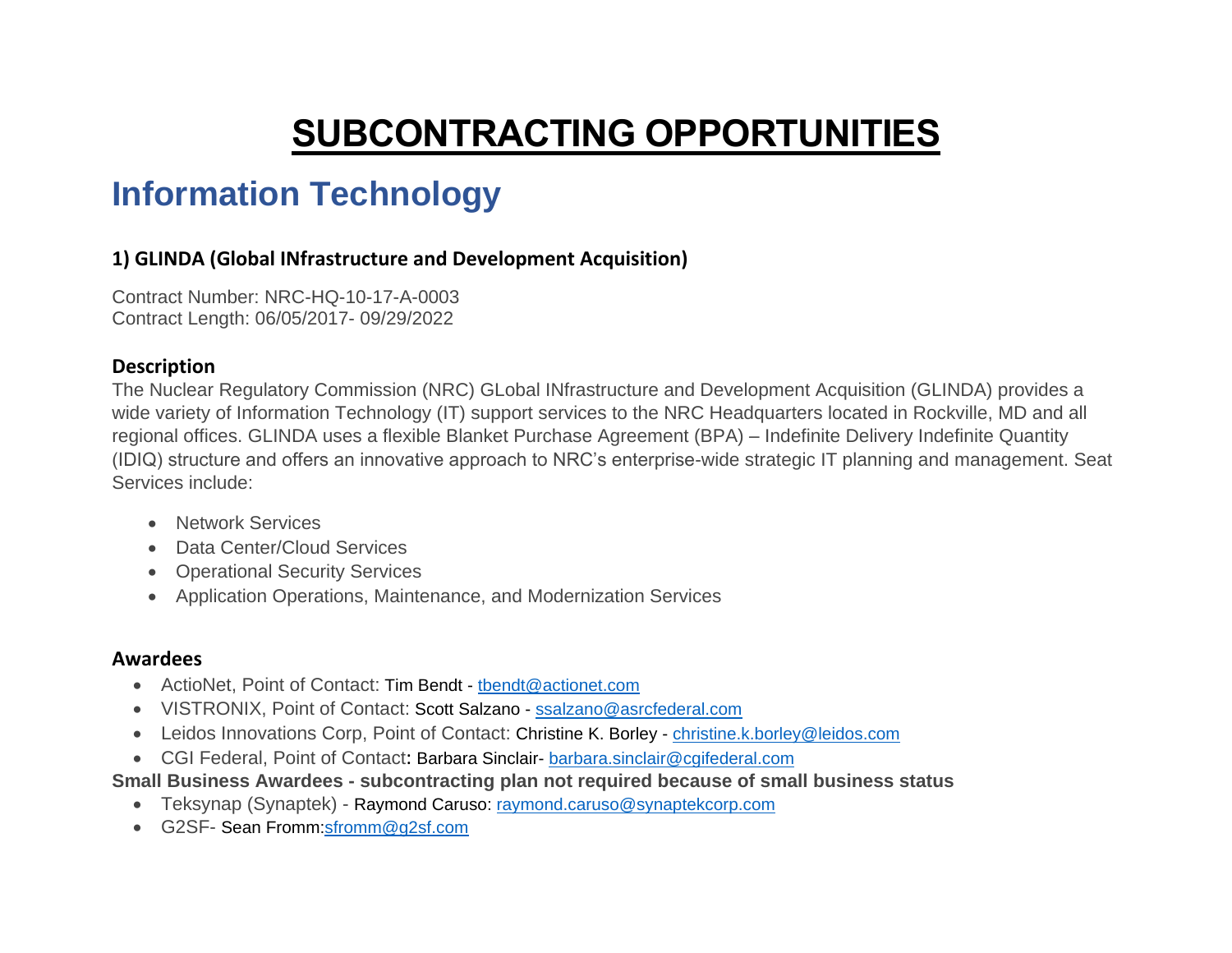# **Information Technology (cont'd)**

## **2) Maintenance, Operations, and Moderation Support Services (MOM)**

Contract Number: NRC-HQ-11-C-33-0056 Contract Length: 09/26/2012 – 09/25/2021

#### **Description**

This contract provides operations & maintenance for 100 agency application systems and IT environments as well as modernization support and documentation.

#### **Statement of Work:**

[https://www.fbo.gov/index?s=opportunity&mode=form&id=8d9955145345a7d65f80538507a39945&tab=core&\\_cview=1](https://www.fbo.gov/index?s=opportunity&mode=form&id=8d9955145345a7d65f80538507a39945&tab=core&_cview=1)

#### **Awardees**

- CGI Federal, Point of Contact: Barbara Sinclair- [barbara.sinclair@cgifederal.com](mailto:barbara.sinclair@cgifederal.com)
- Lockheed Martin, Point of Contact: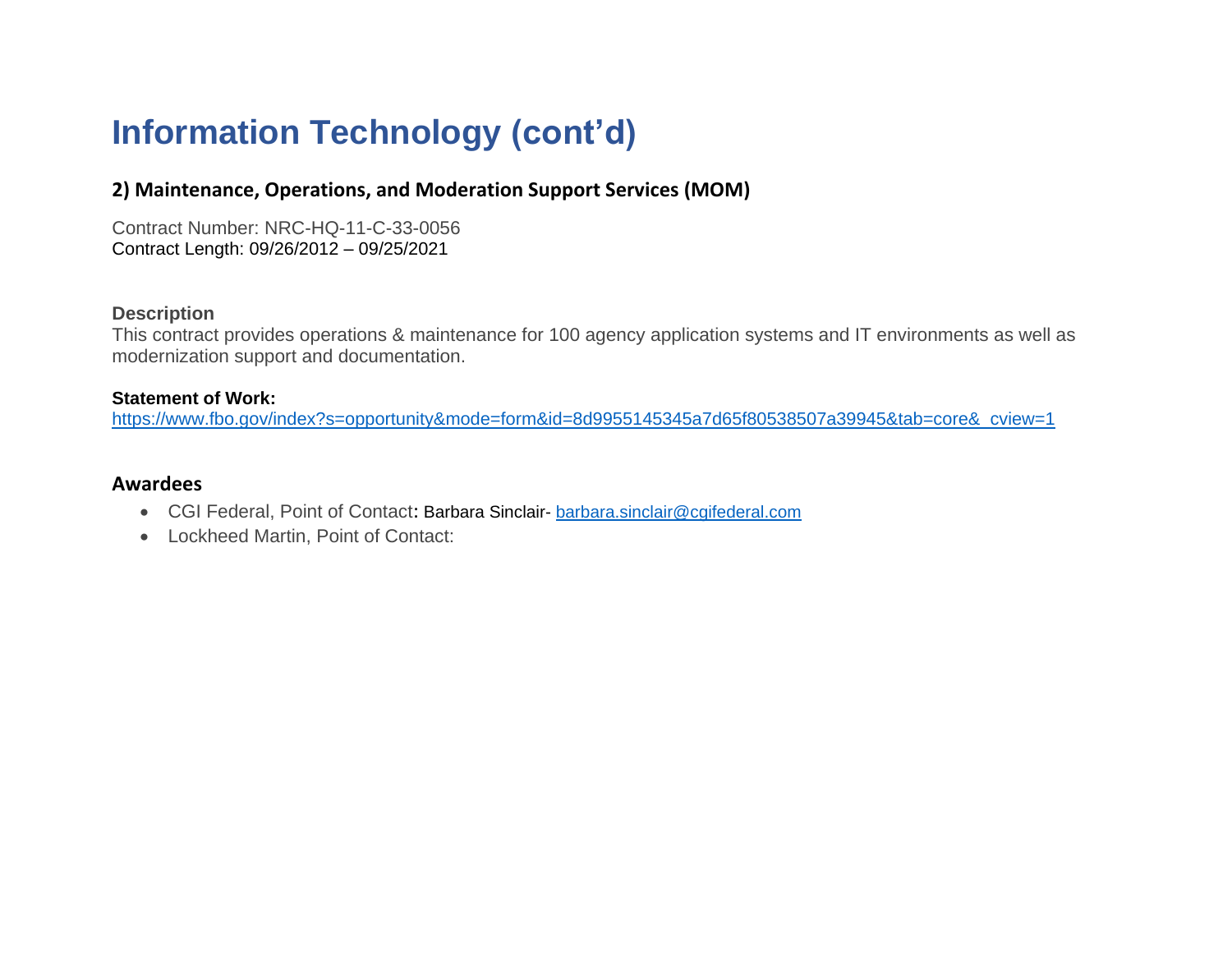# **Cyber Security**

# **Cyber Security Program Support Services**

Contract Number: NRC-HQ-10-14-T-0001 Contract Length: 02/21/2014 - 05/20/2022

#### **Description**

Assists in establishing and maintaining a robust cyber security program, ensuring the program operates in compliance with applicable Federal and NRC cyber security regulations, policy, standards and guidance.

#### **Awardee**

• Oasis (MAR INC,) Point of Contact: Tom Evans – [tevans@oasissystems.com](mailto:tevans@oasissystems.com)